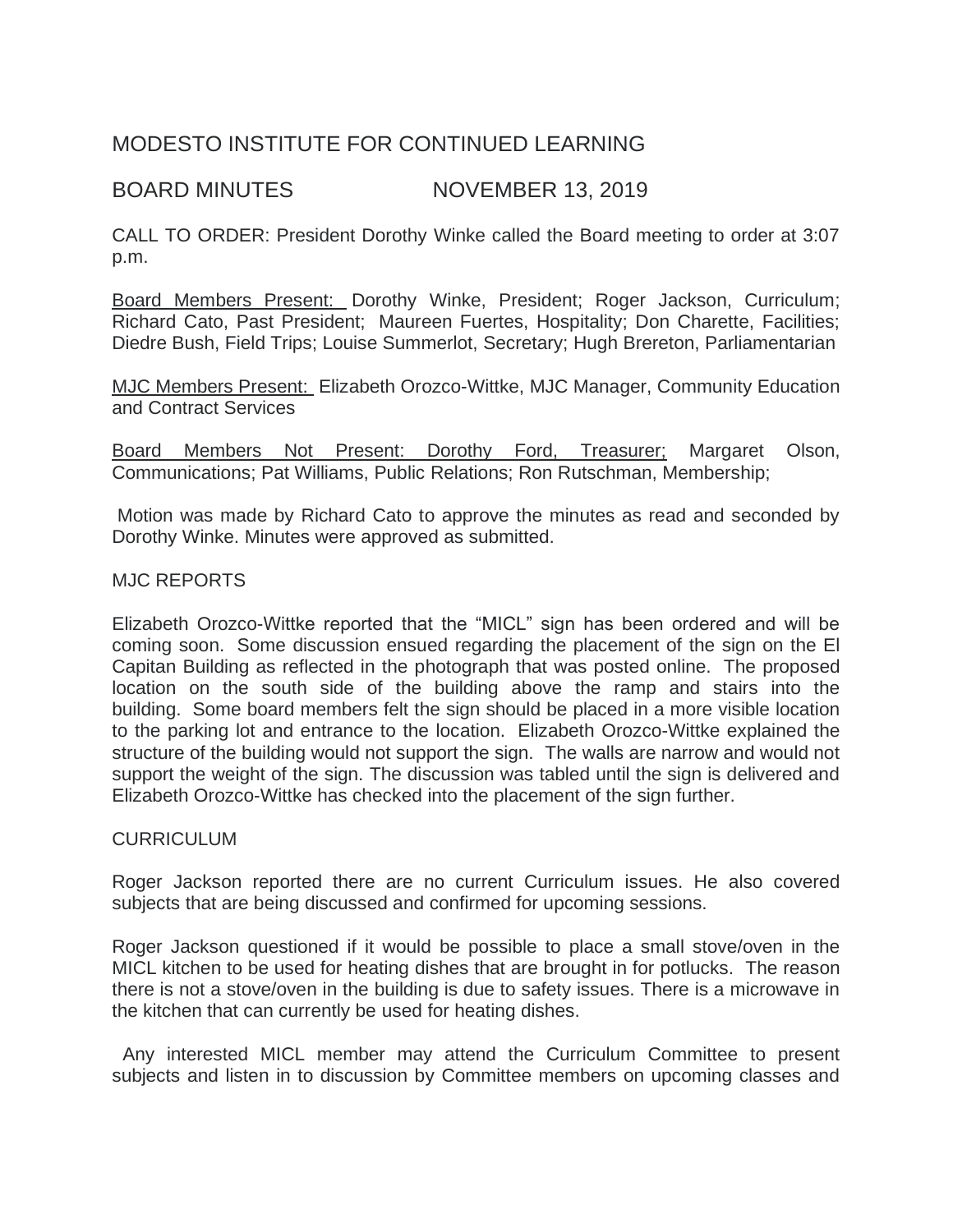those that are proposed. The next meeting of the Curriculum Committee is Tuesday, December 3, 2019 at 3:05 p.m. in the MICL Office in the El Capitan Building.

## PAST PRESIDENT

Past President, Richard Cato, stated he is continuing to work on selection of members to serve on the Nominating Committee for next year's officers. He also asked if any Board members would be interested in being nominated to repeat their current position. Members of the Nominating Committee will be in addition to Richard Cato, Judy Moore and Dorothy Winke are Rita Matthews, Marjorie Reis, Ron Rutschman, and Hugh Brereton.

#### PRESIDENT ELECT

Judy Moore reported she has met with the MJC Facilities Manager to schedule the Annual Luncheon in May in the ACE Pavilion Building. MJC will graduate its eligible students during the last week of April. It appears May 7, 2020 will be the date for the MICL's Luncheon. The board members discussed last year's luncheon and the vehicles that were parked in the area of our luncheon. Elizabeth Orzo-Wittke stated the vehicles will not be parking there this year. Judy Moore plans next to meet with the MJC Food Services Manager to discuss menu options and table settings.

## **HOSPITALITY**

Maureen Fuertes reported she has nothing new at this time.

## FACILITIES

Don Charette reported the lens for the Data Projector are in the Office Cabinet located in the visual/audio area of the classroom. MJC Facilities Department needs to be called to request maintenance personnel to install new lens. He reported they are normally very prompt about responding to a call. Also, in the kitchen area if a breaker needs to be replaced maintenance personnel need to be called to replace them.

Don Charette brought to the Board's attention that the recliner in the MICL office needs to be replaced with a lift chair. Don will check into the cost of the replacement and report back to the Board for approval to purchase.

#### FIELD TRIPS

Diedre Bush reported that the next trip for MICL members to the Roaring Camp Steam Train Ride Through Redwoods still has room for anyone wanting to go on the trip. Cost is \$45.00. The trip is on Saturday, December  $7<sup>th</sup>$ . Members may invite family and friends to go as guests.

#### NEW BUSINESS